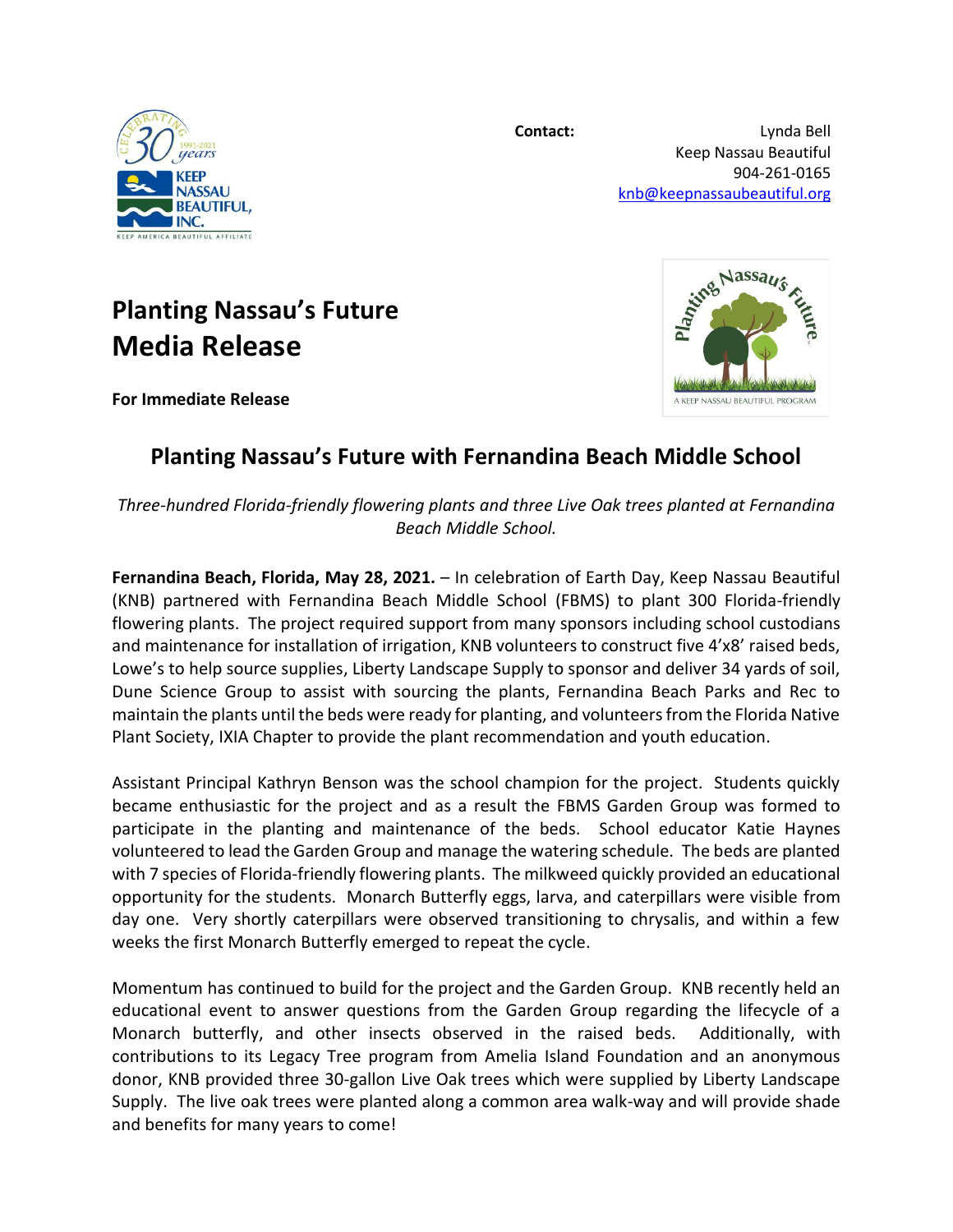"Fernandina Beach Middle School deeply appreciates the support *Keep Nassau Beautiful* has poured into our school," said Kathryn Benson, Assistant principal. "As a result of Executive Director Lynda Bell's leadership and the generosity of *Keep Nassau Beautiful* and its partners, our students are now immersed in a living lab that allows them to observe the scientific processes taking place all around them, as they participate in hands-on learning opportunities; their excitement for this endeavor is contagious, and our Garden Club has swiftly grown to become the largest club on campus with nearly 1 of every 9 students involved in taking care of and nurturing these plants and the animal lives they sustain. We are so very grateful for how our community has rallied around us in providing our students this incredible opportunity."

"We appreciate the support of Fernandina Beach City Commissioners and the Florida Department of Transportation, whose grant programs made this educational project possible," said Lynda Bell, Executive Director KNB. "Together with these sponsors and educators we are building a curiosity for the love of nature in the minds of our Nassau County youth."

For information and to get involved in Planting Nassau's Future: [www.KeepNassauBeautiful.org](http://www.keepnassaubeautiful.org/) or 261-0165.



FBMS Garden Group participate in Planting Nassau's Future. Sandy Mellin, FBMS, Chadd Scott and Betsy Harris, KNB.